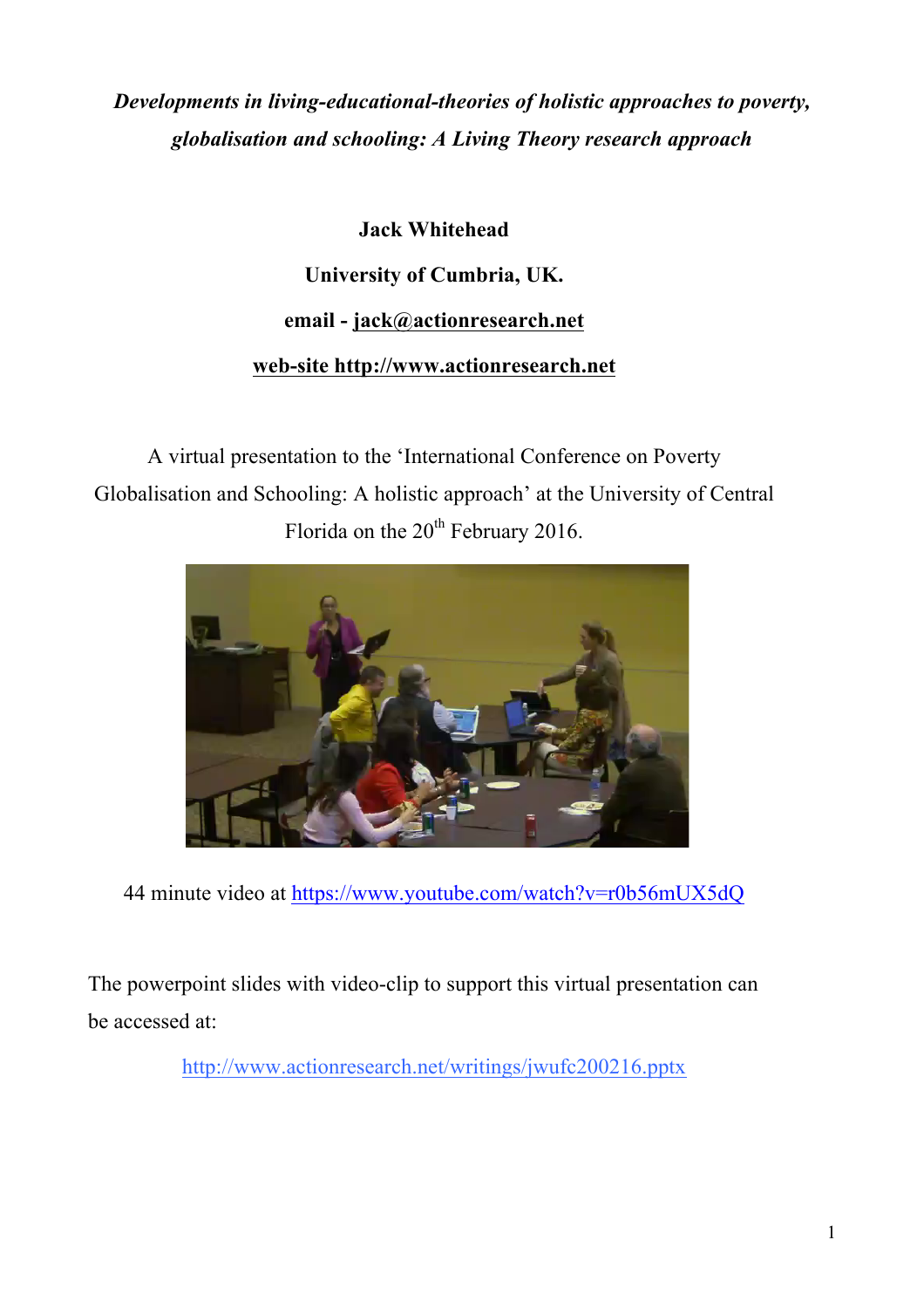#### **Abstract**

In my presentation to the 2015 Conference on *Poverty Globalization and Schooling: A Holistic Approach* I focused on: 'Living-educational-theories of holistic approaches to poverty, globalisation and schooling: A Living Theory research approach'. The details of this presentation can be accessed from:

http://www.actionresearch.net/writings/jack/jwucfpaper260115.pdf . I distinguished: a living-educational-theory from Living Theory research; a holistic approach; schooling and educating; globalization; living-global-citizenship; economic and moral poverty. I also showed how to access living-educational-theories and the Educational Journal of Living Theories from http://www.actionresearch.net .

In this year's presentation I shall focus on **developments** in this Living Theory research approach with a focus on the importance of creating a profession of **Master Educators** that responds to issues of poverty, globalisation and schooling. I shall explain the importance of creating your own living-educational-theories as knowledge-creators, through Living Theory research with values that carry hope for the flourishing of humanity.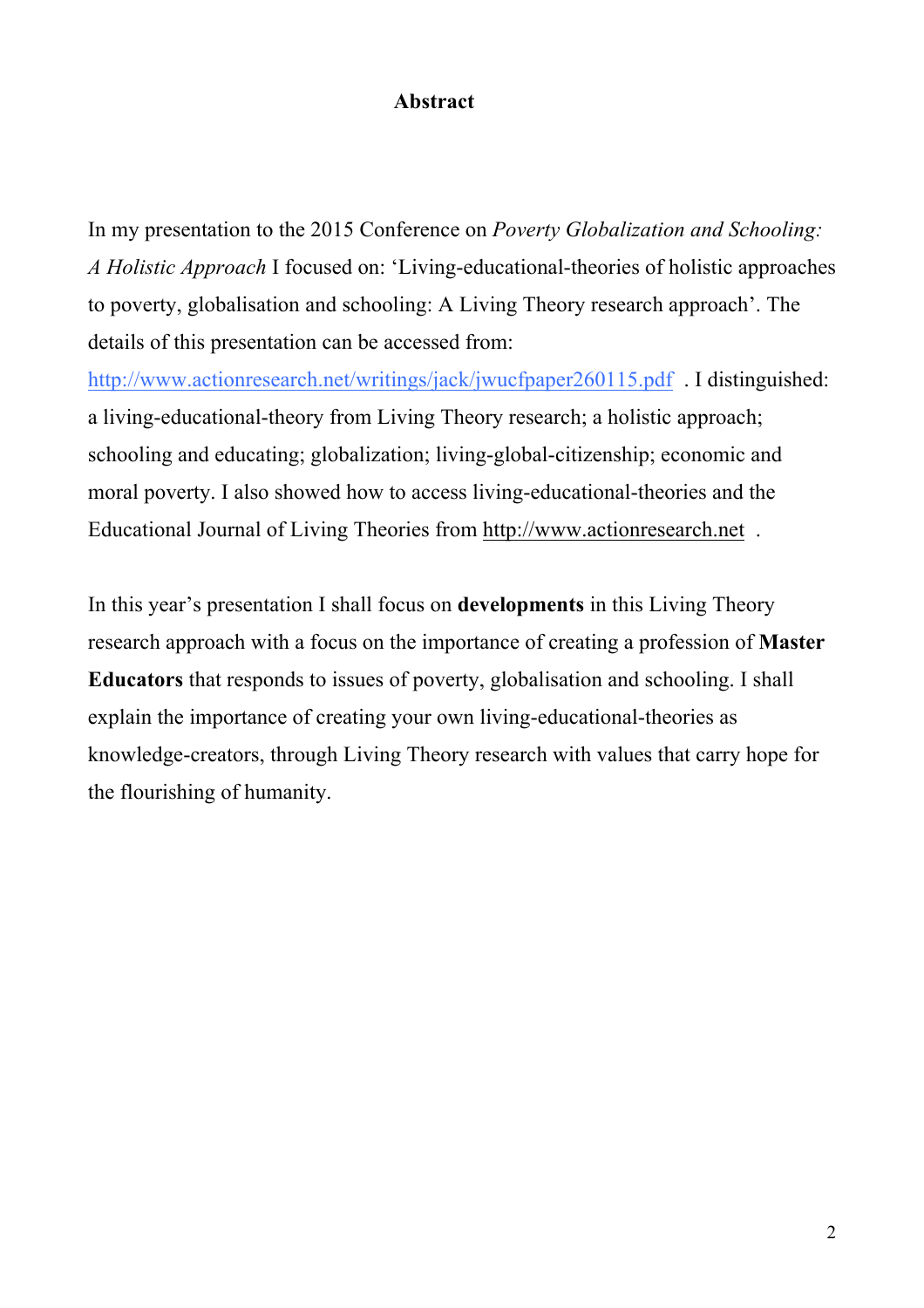#### **Introduction**

In this year's presentation I shall present **developments** in living-educational-theories of holistic approaches to poverty, globalisation and schooling: A Living Theory research approach. These developments are focused on the importance of participating in a social movement to influence poverty, globalization and schooling. This social movement involves the creation of a profession of master educators as knowledge-creators in realizing the value of living-global-citizenship as fully as possible.

Before I present these development I shall just refresh your memories of, or introduce you to, the central ideas from last year's presentation where I distinguished: a living-educational theory; educational researchers from education researchers; globalization; poverty; a holistic approach with Living Theory research.

I shall then move on to developments in the knowledge-creating capacities of educational researchers whilst both resisting the pressures of education researchers to suppress these knowledge-creating capacities, and using insights from their theories; creating a profession of master educators; recognising and accrediting master educators; living-global-citizenship; Living Theory research as a holistic social movement with living-posters and multi-screen SKYPE.

#### **Refreshing or Introducing**

i) A holistic approach with Living Theory research: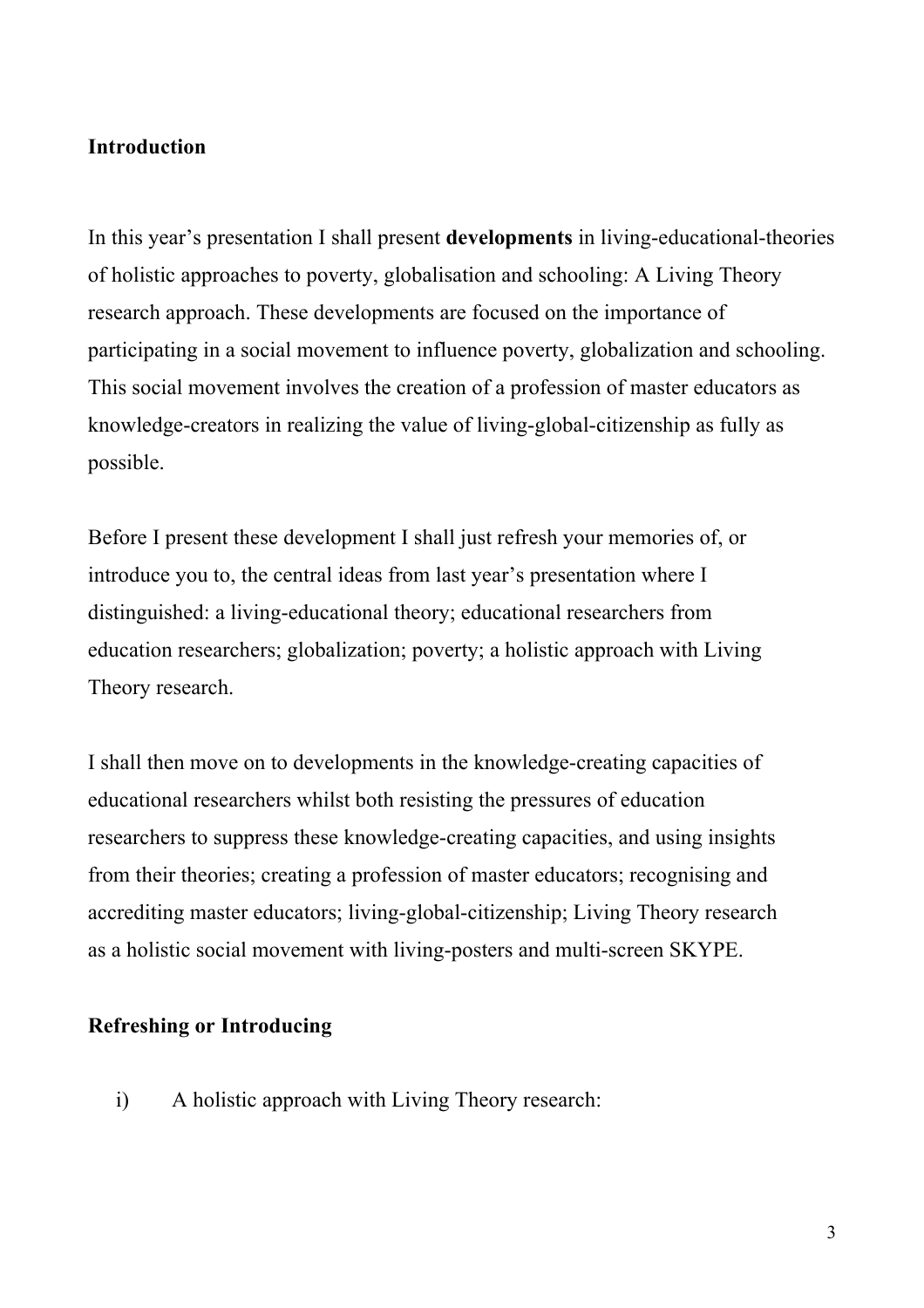- A holistic approach is characterized by the belief that the parts of something are intimately interconnected and explicable only by reference to the whole.
- A holistic approach to Living Theory research is distinguished by an awareness of a dynamic and inclusive relationship between the individual and collective.
- ii) Distinguishing a living-educational-theory:
- A living-educational-theory is an individual's values-based explanation of their educational influence in their own learning, in the learning of others and in the learning of the social formations within which the practice is located.

iii) Educational researchers and education researchers:

- **Educational researchers** explain the educational influences of individuals in their own learning in the learning of others and in the learning of the social formations that influence the practice and understandings.
- **Education researcher** produced explanations in terms of the conceptual frameworks and methods of validation of the philosophy, psychology, sociology, history, economics, leadership and administration and other disciplines and fields of education.

iv) globalization:

• The economic rationality of globalisation can lead to de-valuation and de-moralisation with the removal of values that carry hope for the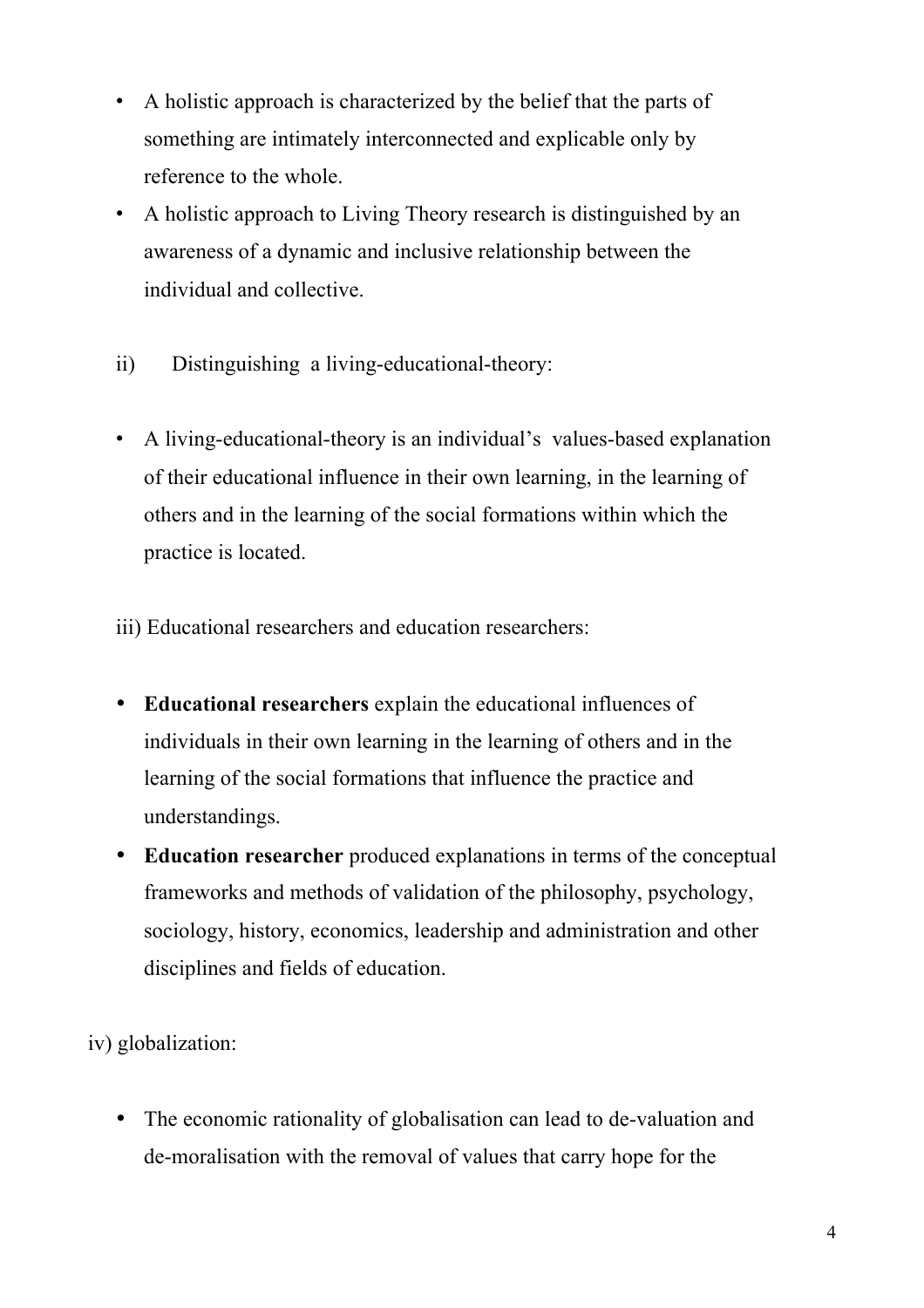flourishing of humanity from a discourse. Economic rationality must not be permitted to hinder the full expression of living-global-citizenship.

v) poverty (economic and moral):

- Different conceptions of poverty economic and moral.
- Transcending constraints of economic poverty.
- How do I use my living and lived experience to influence the economic independence in others?
- Bonnie Kaplan How do I use my living and lived experience to influence creative economic independence in others? http://www.actionresearch.net/living/kaplan/KaplanMTech032014.pdf
- Arianna Briganti Generating my own living-theory: An interim report.
- http://ejolts.net/node/262

# **Developments in Living-educational-theories of holistic approaches to poverty, globalisation and schooling: A Living Theory research approach**

These developments are focused on: Developing the knowledge-creating capacities of educational researchers whilst both resisting the pressures of education researchers to suppress the knowledge-creating capacities of educational researchers, and at the same time using insights from their theories; creating a profession of master educators; recognising and accrediting master educators; living-global-citizenship; Living Theory research as a holistic social movement.

**i)** Developing the knowledge-creating capacities of educational researchers whilst both resisting the pressures of education researchers in the American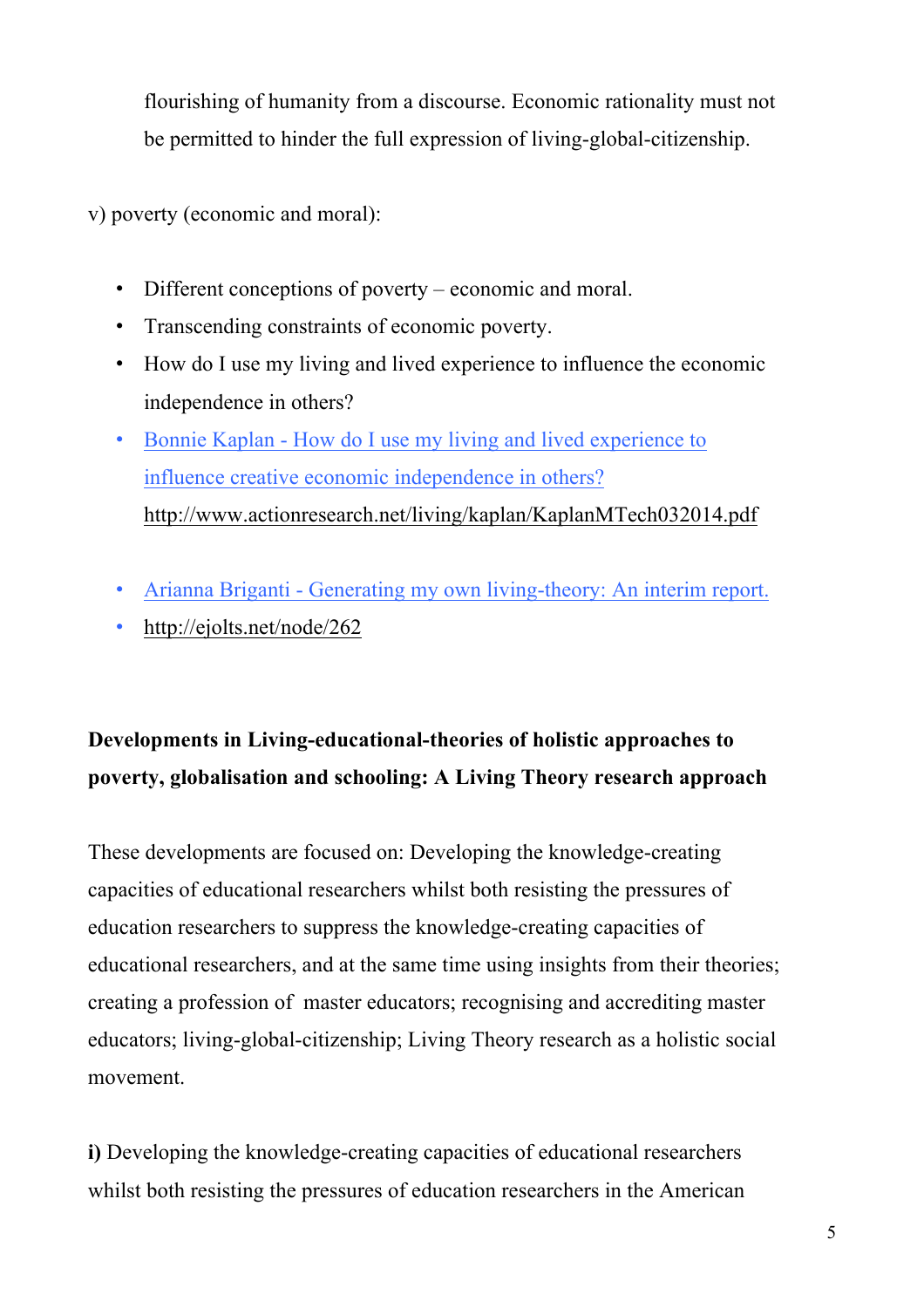and British Educational Research Associations, and valuing some of their insights.

• Felice Levine, the Executive Director of AERA and Geoff Whitty, in his Presidential Address to BERA, have both urged their organisations to give prominence to Education Research rather than Educational Research.

The main reason for stressing the importance of the knowledge-creating capacities of practitioner-researchers is because a mistake in the disciplines approach to educational theory. This mistake led to **the replacement** of the practical principles that you and I use to explain our educational influence, by conceptual principles from the disciplines of education, such as the philosophy, psychology, sociology and history of education. Paul Hirst (1983) described this mistake when he said that in many characterisations of educational theory, his own included, the generalisations from practical experience that have as their justification the results of individual activities and practices were:

…. at best pragmatic maxims having a first crude and superficial justification in practice that in any rationally developed theory would be replaced by principles with more fundamental, theoretical justification. That now seems to me to be a mistake. Rationally defensible practical principles, I suggest, must of their nature stand up to such practical tests and without that are necessarily inadequate." (p. 18)

This replacement of the practical principles that you and I use to explain our educational influences in learning is implicit in the move to give prominence to education research in both the American and British Educational Research Associations. In fulfilling our responsibilities as educators to contribute to the educational knowledge-base we might need to resist the pressure of education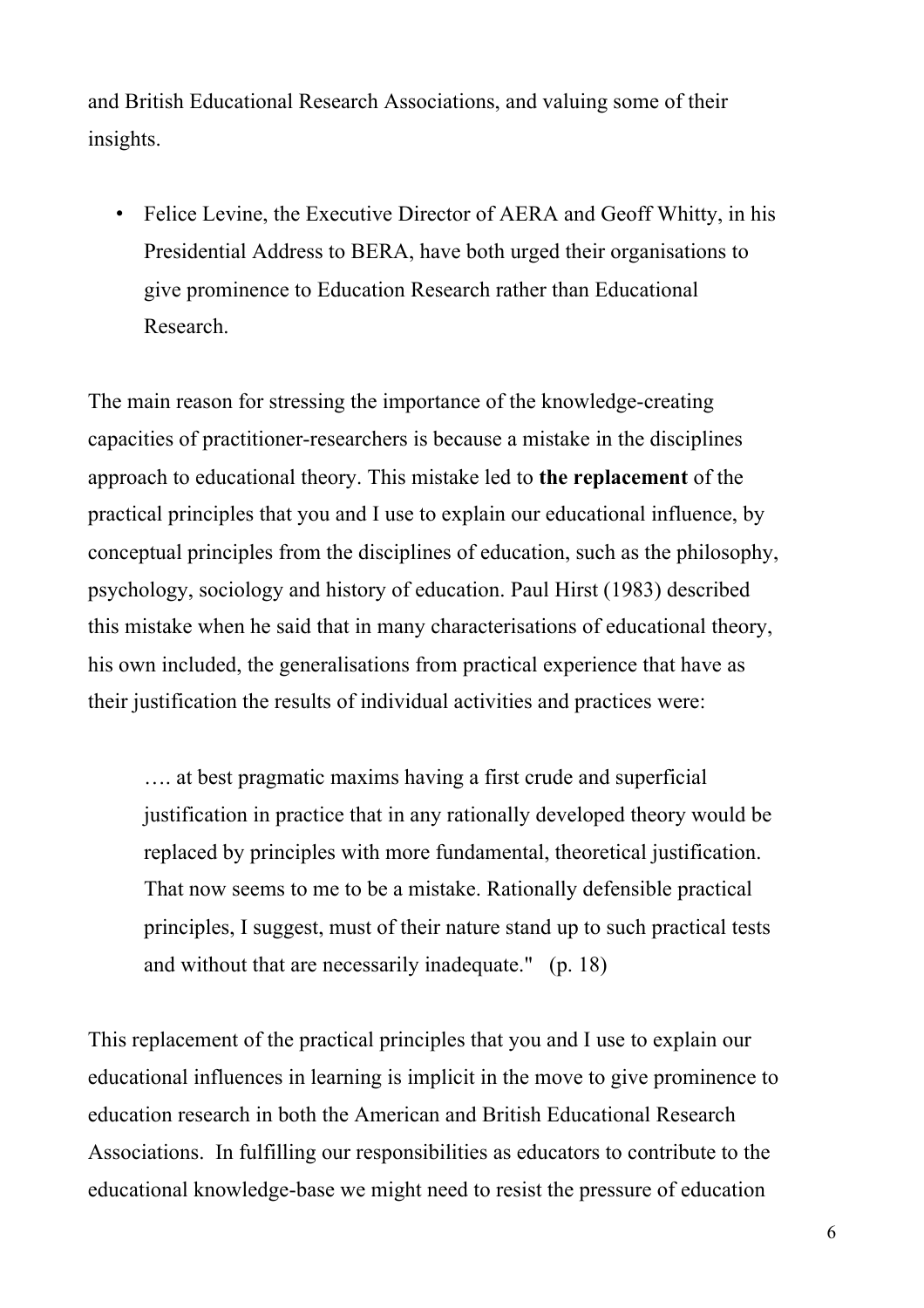researchers to explain our educational influences within the conceptual frameworks and methods of validation of education researchers.

In focusing on the knowledge-creating capacities of practitioner-researchers I shall concentrate on the creation of a profession of Master Educators and their responsibilities to contribute to the professional knowledge-base of education. The reason for this focus is because of the potential offered by the embodied knowledge of educators to transform the education knowledge-base, in Universities and Colleges, into an educational knowledge-base. I am claiming that this transformation can be brought about by Universities, Colleges and the professional bodies of teachers and educators, recognising and accrediting the embodied knowledge of educators, in the form of their living-educationaltheories. These living-theories go beyond the knowledge generated and accredited in Universities and College by education researchers, in the creation of an educational knowledge-base of education.

#### **ii) Creating a Profession of Master Educators**

• The Florida Bureau of Educator Certification (BEC )… supports the academic achievement of our students by assuring that our educators are professionally qualified for highly effective instruction. Florida educators must be certified to teach in our public schools and in many of our private schools. Educators include classroom teachers, school administrators, and other support professionals, such as guidance counsellors and media specialists. The Bureau of Educator Certification (BEC) is committed to providing timely, accurate, and efficient services to all constituents. http://www.fldoe.org/teaching/certification

The Florida Bureau of Educator Certification already recognizes the term 'educator' as does the Council of Educators in South Africa. Professional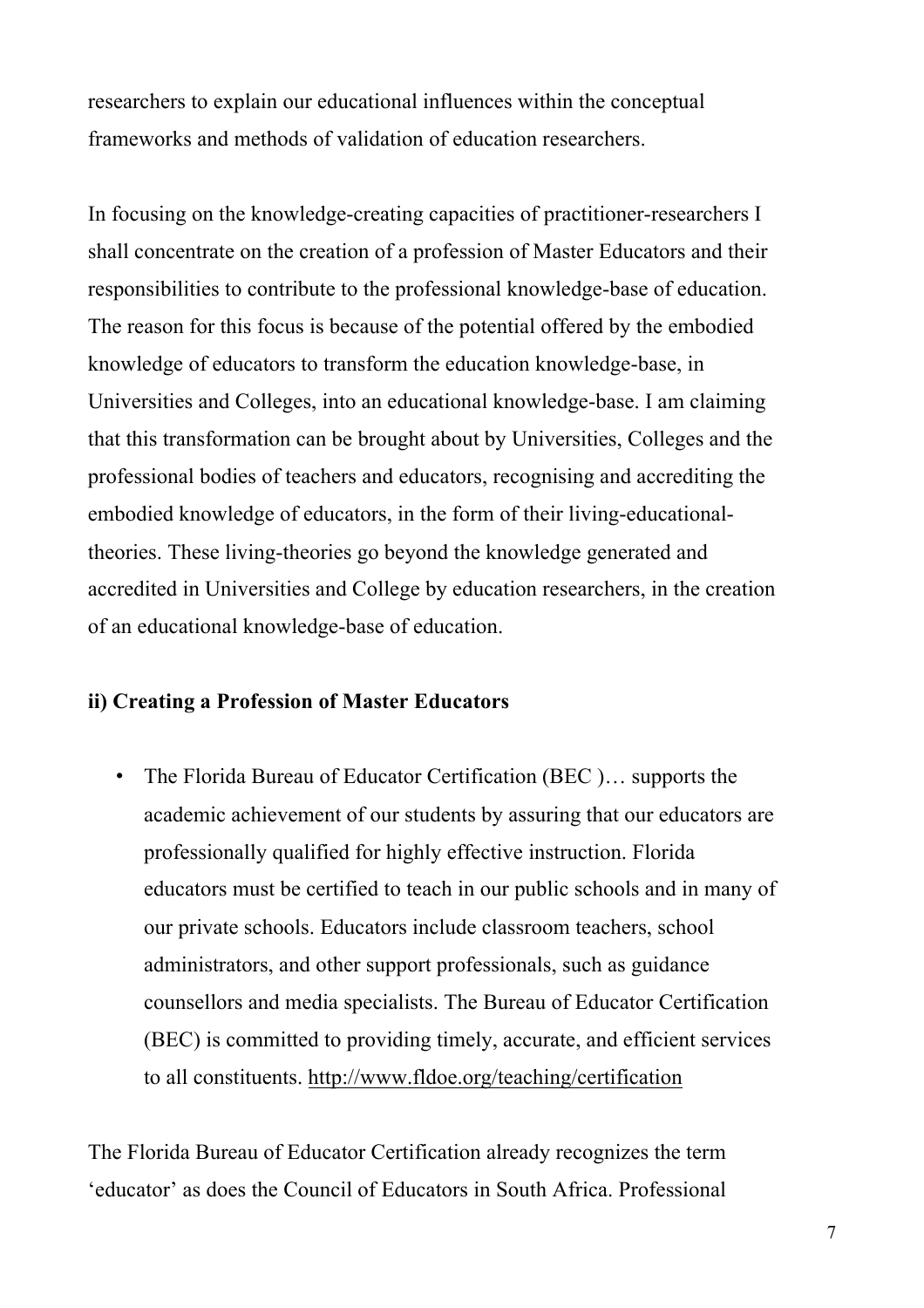organisations in such countries as the Republic of Ireland and Scotland have Teaching Councils that do not, as yet, recognize the professionalism of educators. I am suggesting that the Florida Bureau of Educator Certification could lead the world in recognize and accrediting master educators in partnerships with University and College master programmes. The idea of an educator I am working with below goes beyond ideas of training, instruction and efficiency.

## **iii) Recognising and Accrediting Master Educators**

• This recognition and accreditation requires a partnership between organisations such as the Florida Bureau of Educator Certification and Universities and Colleges.

http://www.actionresearch.net/writings/educators/floridamastereducators .pdf

- Evidence on how this can be done can be accessed at:
- Whitehead, J. & Huxtable, M. (2016) Creating a profession of Educators with living-theories of master and doctor educators. Gifted Education International, 32(1) 6-25.

http://www.actionresearch.net/writings/gei2015/geicontents2016.pdf

If we are to work together in a social movement to develop holistic approaches to poverty, globalisation and schooling with Living Theory research I suggest that we hold ourselves accountable for living as fully as possible the value of living-global-citizenship.

## **iv) Living Global Citizenship**

• Living Global Citizenship is focused on living as fully as possible the values that carry hope for the flourishing of humanity.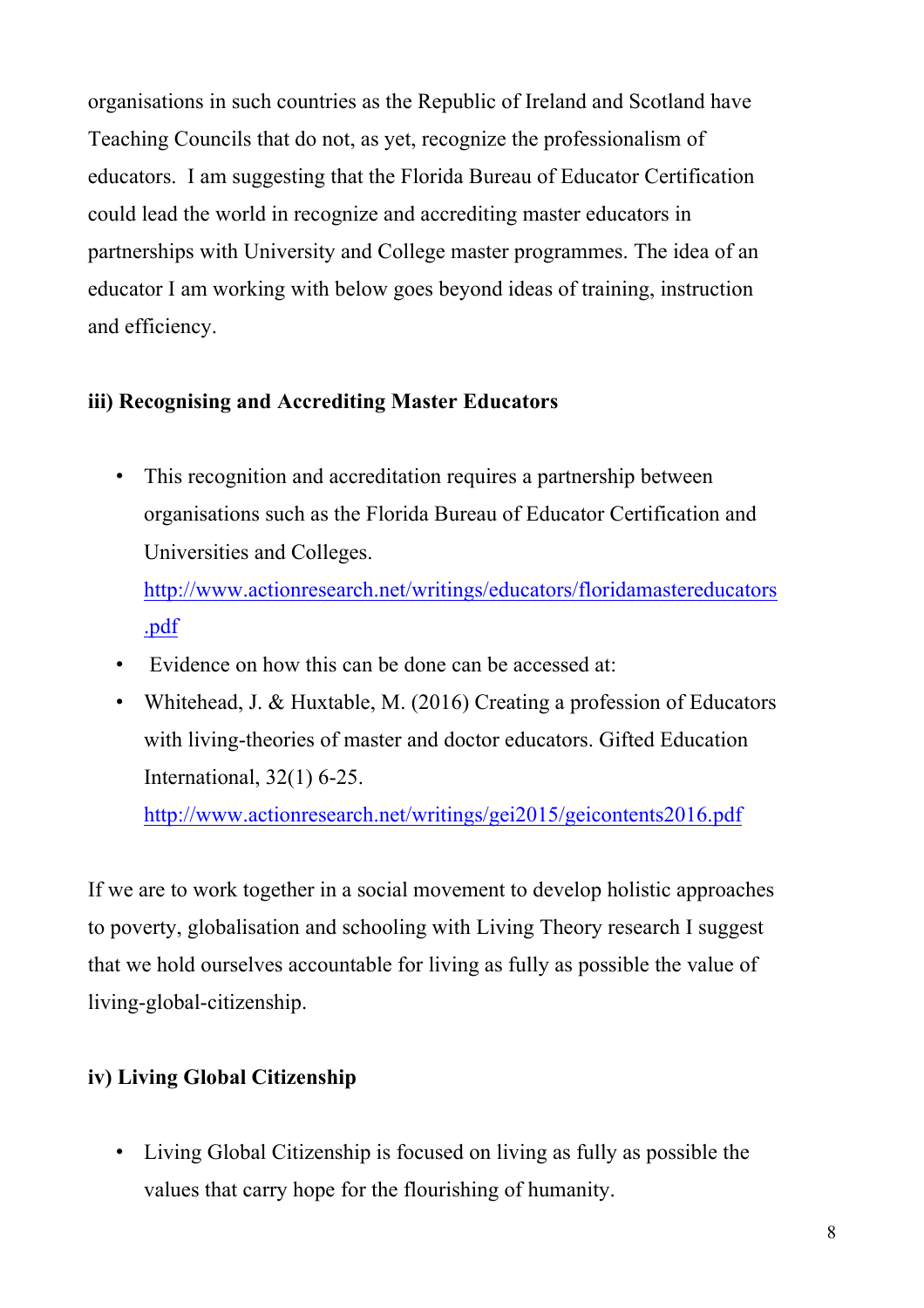- See the living-global-citizenship weblinks on pages 2-3 of http://www.actionresearch.net/writings/jack/IofEsem021214.pdf
- Coombs, S., Potts, M., Whitehead, J. (2014) 'International Educational Development and Learning through Sustainable Partnerships: Living Global Citizenship' London; Palgrave Macmillan

As part of the creation of a social movement with the value of living-globalcitizenship I am suggesting that we should create and share our living-educationaltheories, with insights from different cultural understandings (Bruce-Ferguson, 2008). I am thinking particularly, but not exclusively of those that that draw on the African idea of Ubuntu (Charles, 2007; Phillips, 2011 ), that draw on East Asian Epistemologies (Inoue, 2012; 2015) and those that embrace the idea from indigenous South American cultures of Ñaupaj + mampuni (Galindo, 2011). Ñaupaj means past and when we add mampuni to the other word it means towards the future taking the past with us, or creating the future based in the past. Each of the living-educationaltheories at http://www.actionresearch.net/living/living.shtml includes a unique constellation of values as explanatory principles and draws insights from different cultural understandings.

### **v) Creating, sharing and accessing living-educational-theories;**

• **The Educational Journal of Living Theories (EJOLTS)**

#### http://ejolts.net

• **Living-theory doctoral theses**

http://www.actionresearch.net/living/living.shtml

## • **Living-theory master's units and dissertations** http://www.actionresearch.net/writings/mastermod.shtml

Within our living-educational-theories we can explain our individual educational influences in the learning of social formations. The world's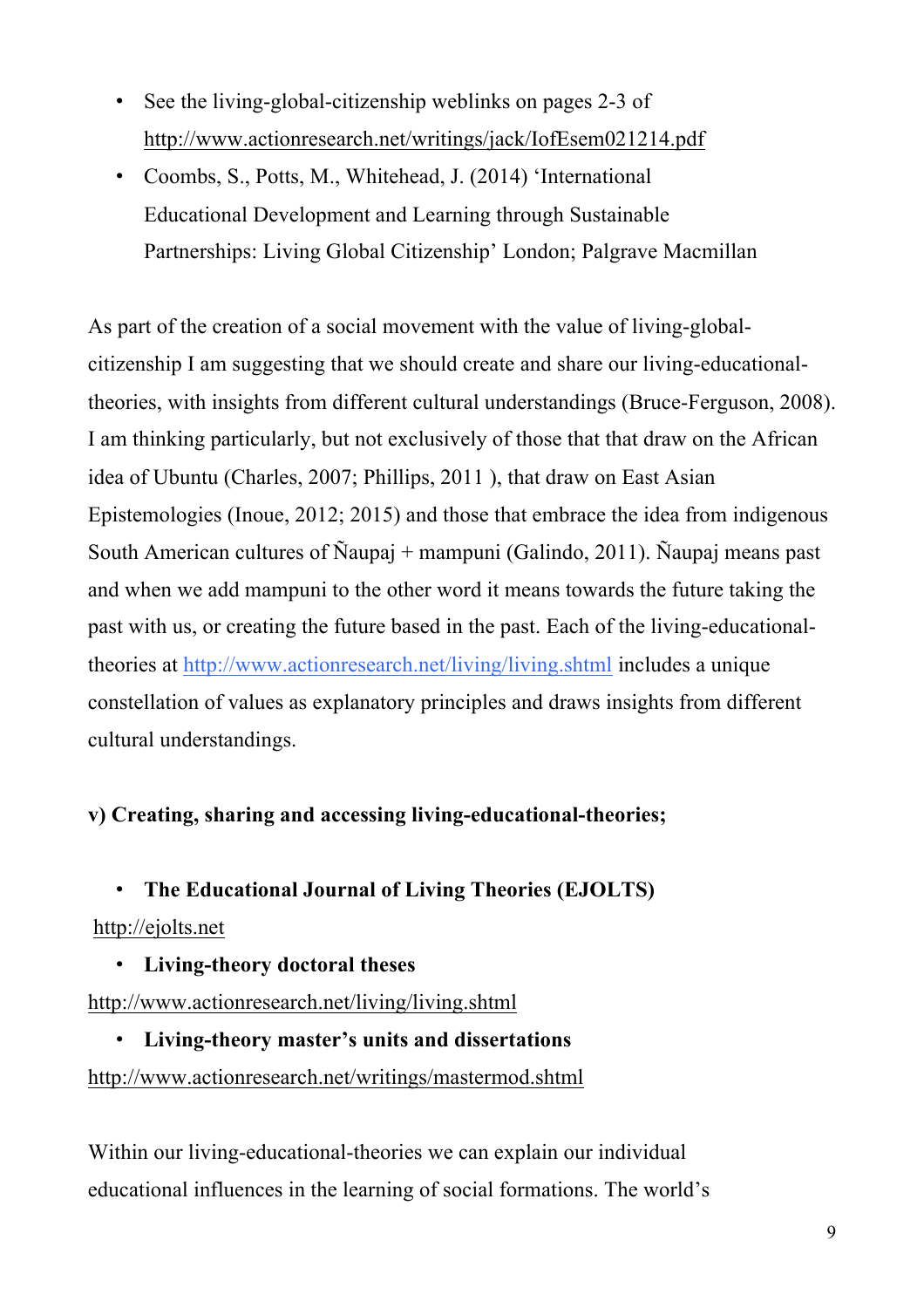problems of poverty, globalization and schooling need a global social movement. Hence the importance of developing Living Theory research as a holistic social movement.

### **vi) Living Theory research as a holistic social movement.**

I think that it is worth emphasizing that:

- A holistic approach is characterized by the belief that the parts of something are intimately interconnected and explicable in relationships between the individual and collective.
- A holistic approach to Living Theory research is distinguished by a relationally dynamic and inclusive awareness of the mutual influences of both the individual and the collective.

In addressing issues of poverty I explained in my 2015 presentation that I am developing ideas presented at the 2013 Annual Conference of the American Educational Research Association:

The presentation accepts and responds to the purpose of the theme of AERA 2013 to signal that 'we must engage and examine the complexities of poverty, as well as challenge oversimplifications (eg) in how we study and address poverty and its consequences.' (Tierney & Renn, 2012, p.2). It also demonstrates how….to advance knowledge about education, to encourage scholarly inquiry related to education, and to promote the use of research to improve education and serve the public good." (Ball and Tyson, 2011). The presentation attempts to address the question, How can living educational theory in a culture of inquiry address the negative effect of impoverished educational environments to improve educational practice, educational research and the social/public good? (Delong, et.al, 2013)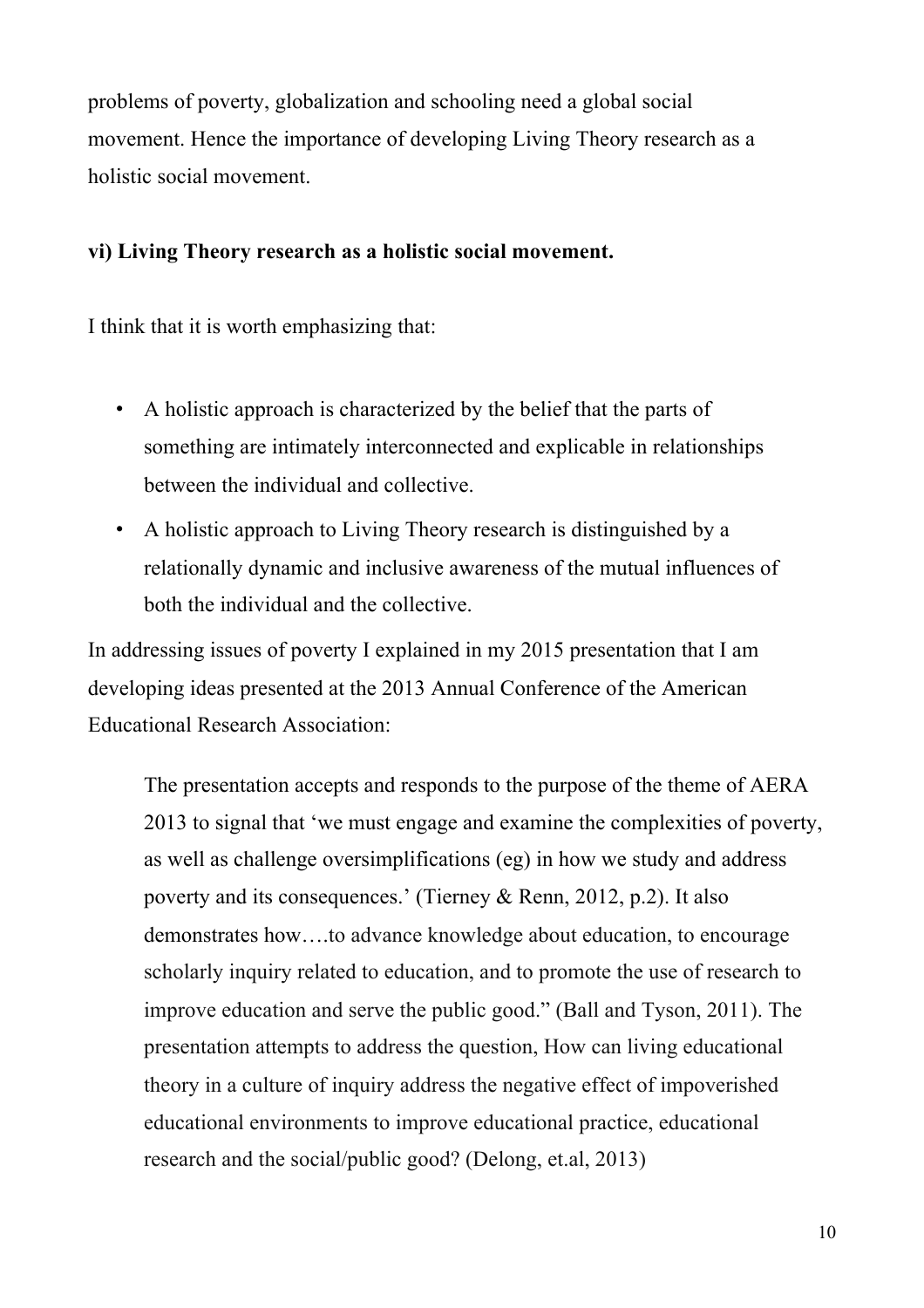At the heart of Living Theory research is an understanding of self that includes a relational dynamic awareness of space and boundaries that are connective, reflexive and co-creative (Rayner, 2004, 2006). I use the shorthand 'i~we~i' to represent this relationally dynamic awareness of self. It is grounded in the creation of unique, living-educational-theories of practitioner-researchers in enquiries of the kind, 'How do I improve what I am doing?' in which the values that form the standards by which 'improvement' is recognised. These values include living-global-citizenship and living-cultures-of- inquiry (Delong, 2002). I use i~we when there are just two of us in the we; i~we~i shows there are more individuals and points to the developing complexity of relationships when the collective comprises more than two people.

I raised seven questions in last year's presentation (Whitehead,2015). These including the following two questions, to which I shall now respond with developments over the past year (2015-16).

- i) How can i~we~i contribute to overcoming the poverty of traditional academic texts that omit embodied expressions of energy and values in explanations of educational influence.
- ii) How can i~we~i demonstrate the educational influence of digital multiscreen and multi-media narratives in contributing to a globally influential movement of living-theory practitioners and researchers?

Living-theories draw insight from a wide range of theoretical frameworks from different forms and fields of knowledge and practice. The global significance is that the living-theories are being created and academically legitimated in international contexts including, Europe, North and South America, Australia, India, Canada, the Republic of Ireland, China, Japan, Malaya, Nepal, New Zealand and South Africa.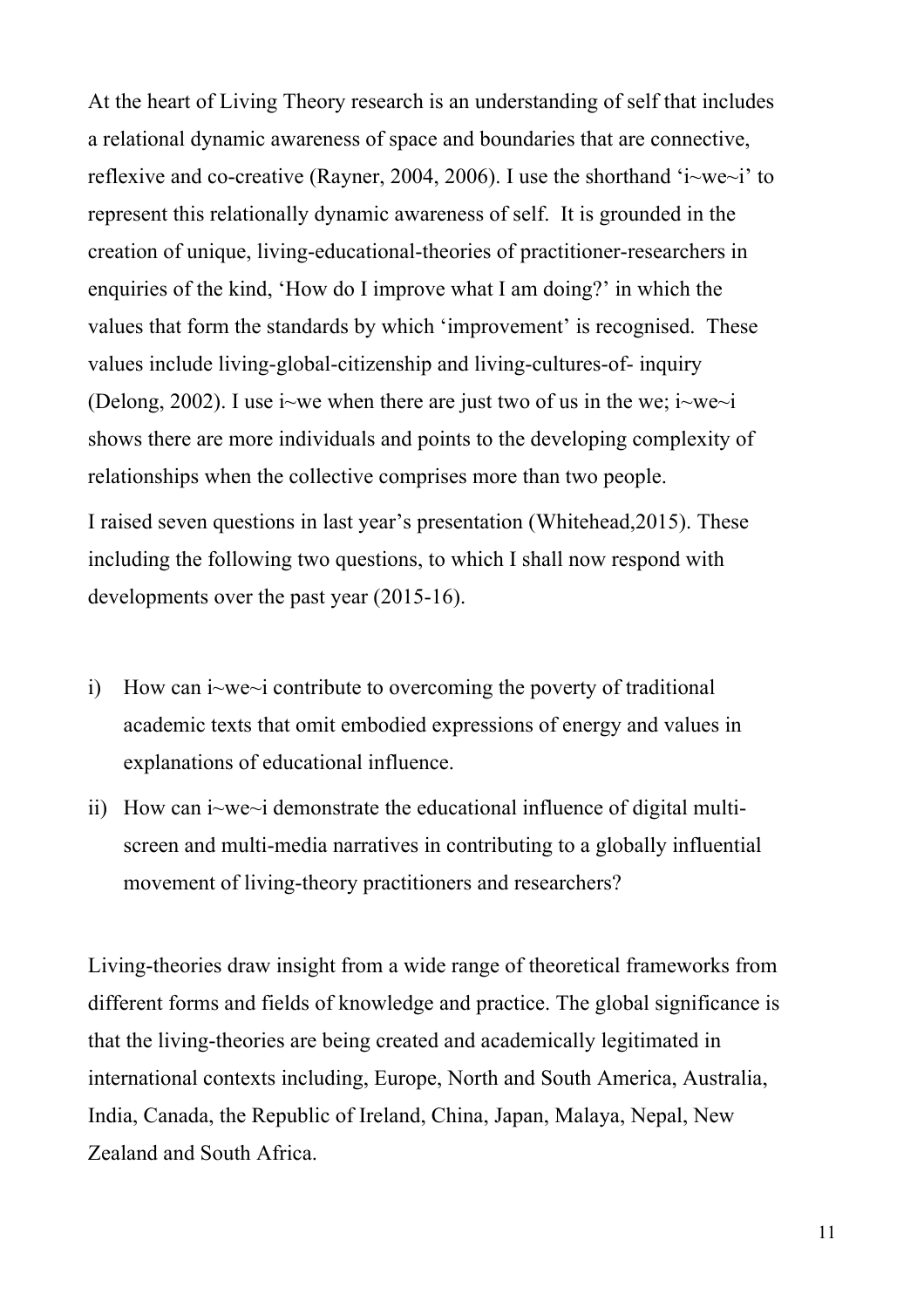There is still much to do in generating social movements of Living Theory researchers that are transforming social contexts and organisations. For example, consider the following answer to part of question i) above, How can i~we~i contribute to overcoming the poverty of traditional academic texts that omit embodied expressions of energy and values in explanations of educational influence? In responding to this question I shall see if I can communicate what I am meaning by the embodied expressions of energy-flowing, relationally dynamic, ontological values, by pointing to their expression in the research of Arianna Briganti (2015) a living-theorist, development-economist.

The extract from this research below, is focused on Arianna's (and her husband's) responses to meeting four destitute young girls in Ethiopia. Arianna's living-theory research is a significant development in Living Theory research as she engages with issues of poverty and globalisation in creating her living-theory of being a development-economist:

In 2005 while I was working in Ethiopia, in Addis Ababa, I met four very young destitute girls (age four, six, nine and twelve) who were marginalised by the society, with no access to housing, education or sufficient food. Three of the girls were living with their mother in a slum- like area of the city's outskirts and all of them received support from the missionary nuns living nearby.

These three girls Semira, Salwa and Fozjia became my husband's and my foster- daughters while we have adopted the youngest Marta. More than ten years later in Italy, one of them Salwa (currently 19 years old) had a conversation with me recorded by my husband, about our family, her two sisters and mother, on how to protect vulnerable people and how life can change for the better if disadvantaged individuals are given a chance. The relationship with our four daughters and the values we exposed them to throughout the years such as inclusion, gender-equality, cultural cohesion,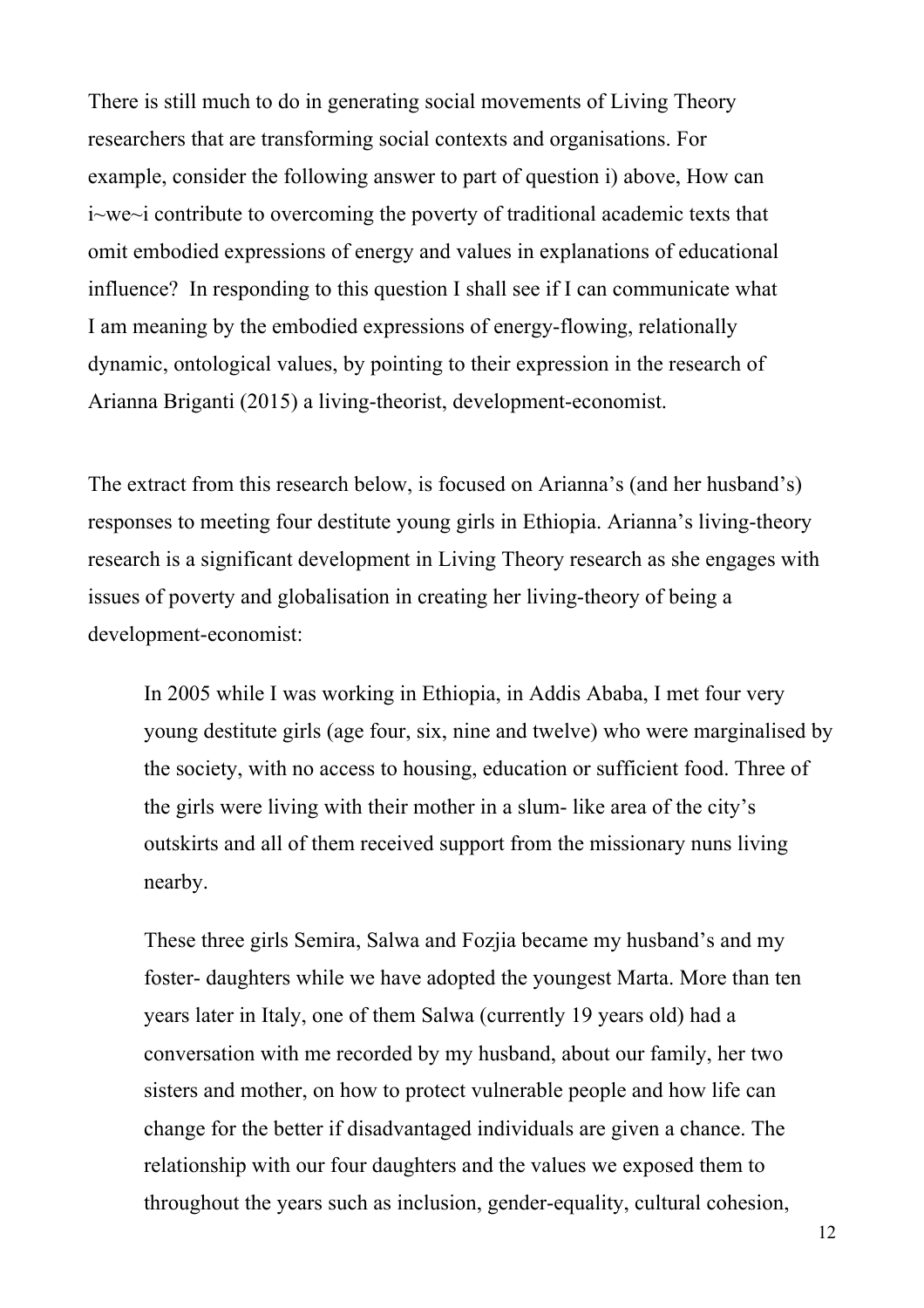equity, educational development and respect for diversities, have become a crucial part of my living-theory. My living-theory here refers to my way of individually contributing to strengthen the global social movement, which aims at a fairer world.

Our conversation is divided into three short videos (video 5, video 6, video 7) in which we both express our values and how we are influencing each other. At minutes 1:15 of the first clip Salwa recalls when her sisters and herself were living in poverty and isolation. From minutes 3:05 to 6:57 she explains how education has changed her life and talks about her goals in life. Her goals are to complete her education and help poor people. From 7:00 to 9:25 Salwa is showing the impact that the help we provided her with has transformed in her into a desire to help other people in the same condition she used to inhabit. She is already helping underprivileged people living in her neighbourhood together with her classmates and teachers. In the second clip Salwa talks about what is she doing to fight for people's right. From minutes 2:28 to 9:00 the focus is on young girls being victims of female genital mutilation (FGM), sexual violence and early marriage. Her words resonate with the sense of togetherness I discussed with my peer researchers in the video above and show that she is being influenced and is influencing the people around her. Salwa claims that knowing that other young women are fighting for their rights give her strength. At minutes 8:47 she adds 'I can do it, even better'.

The experience with our daughters is providing my life with a deep sense of authenticity. In fact their lives represent a testimony to the nature and the quality of our relationship, gives me hope for the future and assure me that what I am doing is not fighting for the past, but for a brighter future, in which my girls will be protagonists. My living-theory starts at the grassroots-level, evolves into something that transcends the academic, and impacts on those I have the privilege to meet along the way.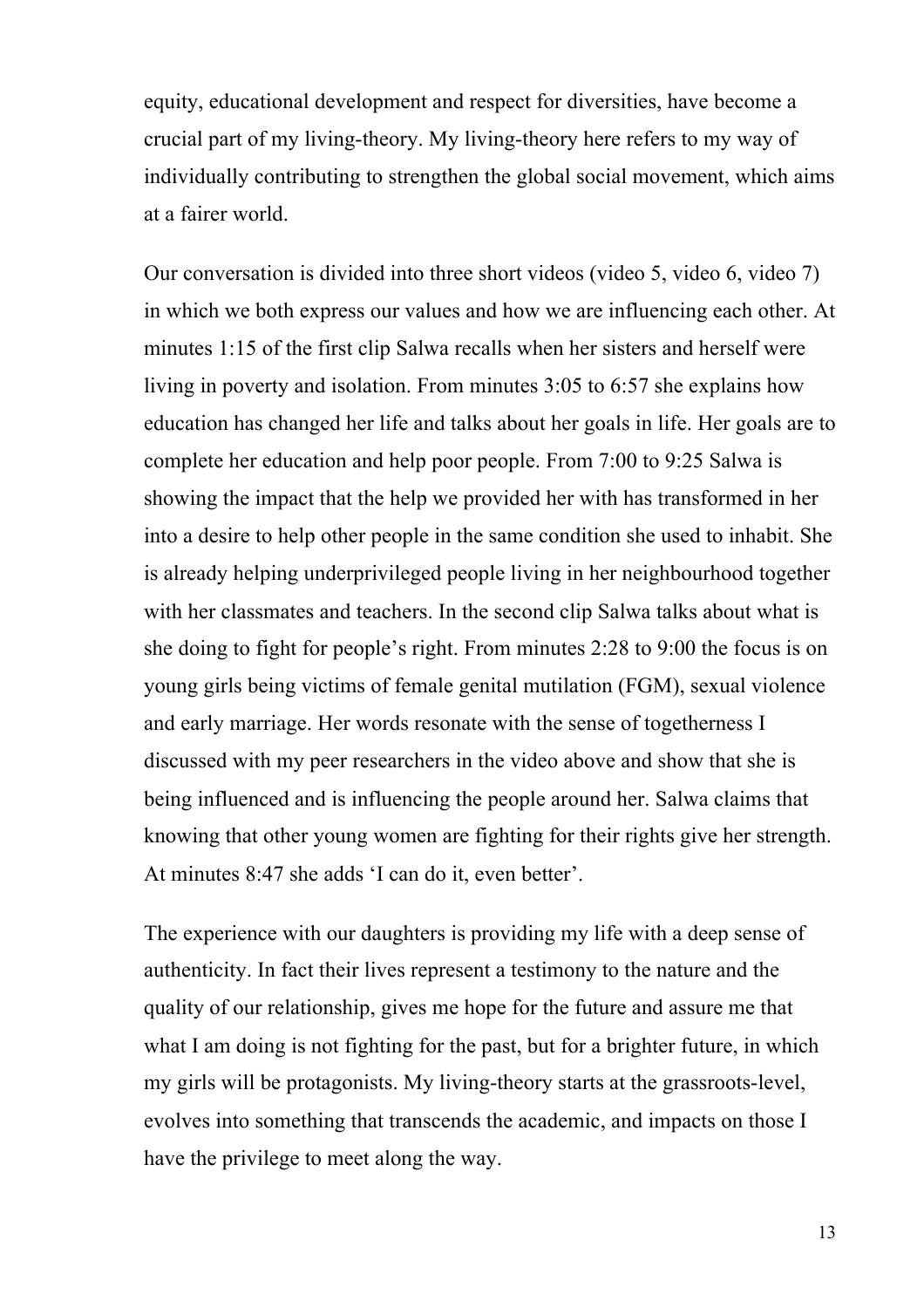

Video 5. Salwa Ismail and Arianna Briganti- part 1(Briganti, 2015)

Video 6. Salwa Ismail and Arianna Briganti-part 2 (Briganti, 2015)

Video 7. Salwa Ismail and Arianna Briganti-part 3(Briganti, 2015)

My conversation with my PhD supervisor Moira Laidlaw offers feedback on the interaction between Salwa and myself and provides a form of triangulation. In the videos (video 8 and video 9) Moira speaks on how she has perceived my discussion with Salwa. She also senses this empathetic resonance between us and the life-affirming energy flowing from and to us (Whitehead, 2015, p. 250). My understanding of empathetic resonance echoes Whitehead's (ibid.) who defines it as 'the feeling of the immediate presence of the other in expressing the living values that the other experiences as giving meaning and purpose to their life'. Salwa's and my relational value emerges clearly in our conversation according to her response at minutes 1:48 to 4:33 and 10:29 to 11:30. When I look at the video again I believe that for both Salwa and myself the quality of our relationship emerges very visibly in the clip, unveils the dialectic peaceful space I am discussing in this narrative. I would argue that this shows a consistency between my espoused values and my lived values. Salwa and I have recreated that peaceful space and we inhabit it together.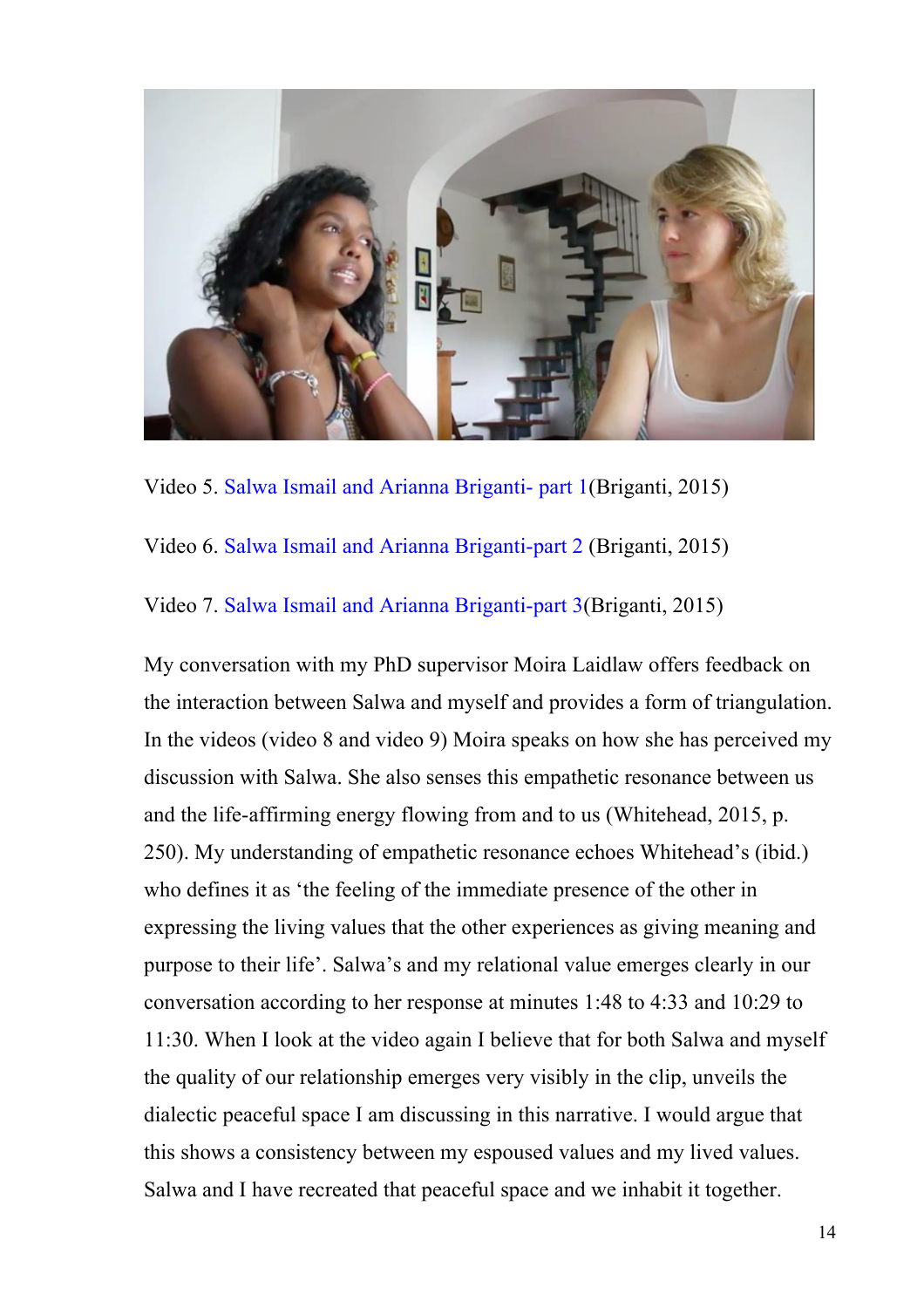Whilst you have my ethical permission to download the clips from YouTube onto your desktop using download helper in the Firefox Browser, this is not permitted by the YouTube rules of use. If you do access the clip by other means you can drag and drop it into quicktime and move the cursor backwards and forward to get a sense of embodied expressions of meanings of ontological values. By ontological values I am meaning the values that are uses to give meaning and purpose to an individual's life.

I shall now answer question ii) above, How can i~we~i demonstrate the educational influence of digital multi-screen and multi-media narratives in contributing to a globally influential movement of living-theory practitioners and researchers? The answer is based on evidence from a Town Hall Meeting, convened by Jacqueline Delong (Delong, Whitehead and Huxtable, 2015) at the Action Research Network of the America's Conference on the 8<sup>th</sup> May 2015 and a workshop convened by Sonia Hutchison (2015) at the Action Learning, Action Research Association (ALARA) Conference in Pretoria, South Africa on the  $7<sup>th</sup>$  November 2015.

Here is the Abstract for the Town Hall Meeting with access to the livingposters of practitioner-researchers that were presented in the meeting to show the potential of multi-screen SKYPE conversations and multi-media narratives in developing Living Theory research as a social movement. This shows the major development since last year's keynote in Living Theory research as a social movement:

**Come and join our live conversation with an international community of practitioner action researchers.** 

#### **ABSTRACT:**

*The intent of this Town Hall meeting was to engage practitioner-researchers across the globe as attendees and virtually through the internet in a livingculture-of-inquiry through values-based dialogue in creating living-theories*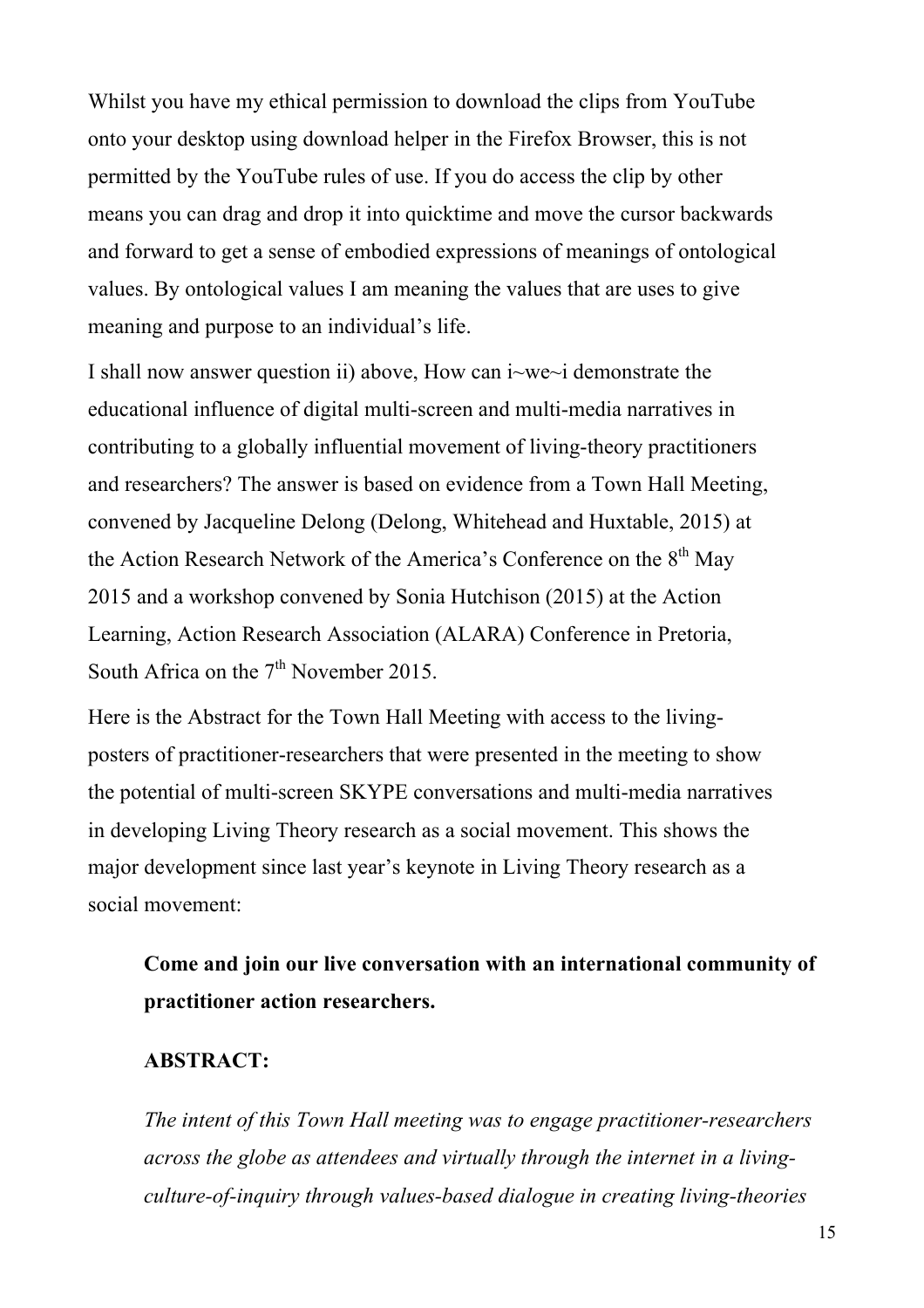*(explanations of our educational influence). In preparation for the session, participants created visual representations of their research in the form of eposters for location on the Educational Journal Of Living Theories (EJOLTs) site - see http://www.actionresearch.net/writings/arna/arnaposters270415.pdf .* 

*Multi-screen SKYPE conversations are shown to be influencing our perceptions of the idea that 'I am because we are/we are because I am' or i~we for shorthand and enabling us to 'pool' our life-affirming and lifeenhancing energies, as well as sharing and evolving our relationally dynamic Culture of Inquiry and Living Theory research.* 

*In small groups of 6-7, we share our experience with these sorts of dialogues and invite others to participate in conversations that influence our teaching and research practice and encourage use of this interactive process as a model for joint action, learning with and from each other.* (see http://www.actionresearch.net/writings/arna/jdjwmhTH2015.pdf )

Sonia Hutchison is the Chief Executive Officer the Carers' Centre in Bath and North East Somerset in the UK who is creating a living-theory of care-giving (Hutchison, 2013). Sonia describes her workshop at the ALARA conference with its focus on developing new ways of working that participants could use to improve their research.

I will use multi-modal resources with clips from Skype, pictures and video to introduce the participants to the research group and give practical knowledge on how to use these technologies to set up their own groups. I will expand participants understanding of Living Theory research methodology and how to apply it to their own settings. I will support participants in generating their own ideas and plans to put their learning into action in their own settings.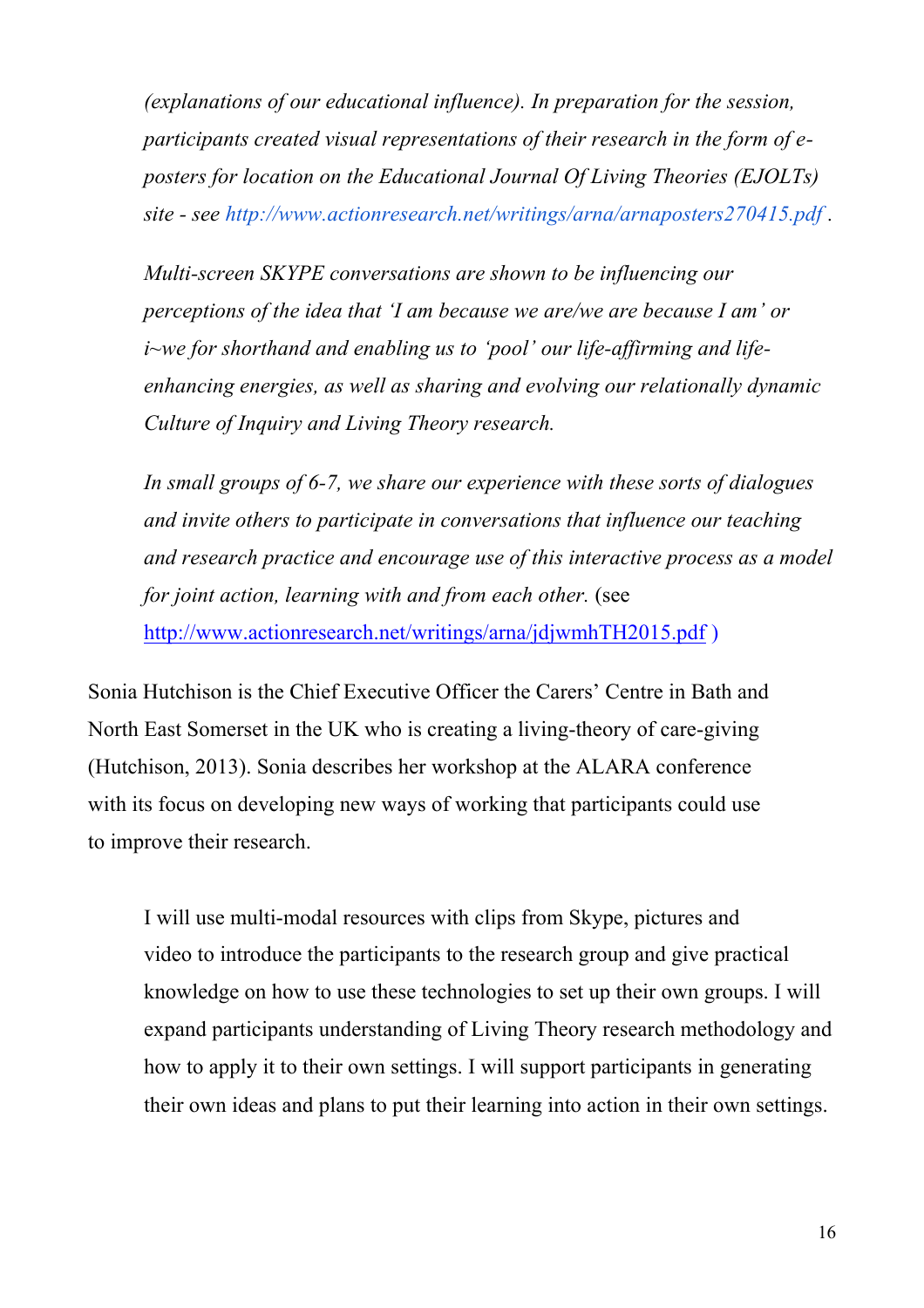Sonia included in her workshop a multi-screen SKYPE conversation and the living-poster homepage at

*http://www.actionresearch.net/writings/arna/arnaposters270415.pdf* as part of the demonstration of the influence of Research Groups in developing Living Theory research as a global movement.

#### **Outcomes**

The outcomes of developments in living-educational-theories of holistic approaches to poverty, globalisation and schooling have focused on the developments in a Living Theory research approach as a social movement. These outcomes have emerged from the 2015 presentation that focused on understanding a Living Theory research paradigm developed from over 40 living-theory doctorates that have been legitimated in different universities around the world. Each of these doctorates has been legitimated by the Academy as having made an original contribution to knowledge. They include a living-theory of undergraduate medical education in South Africa; a life-skills programme in India; a curriculum for the healing nurse in Japan; passion for compassion in the health service in the UK; a new epistemology of educational knowledge; a living culture of inquiry in Canada; the living-theories of practitionerresearchers from around the world published in the Educational Journal of Living Theories (2008-present), accessible from http://ejolts.net; a living theory of caring; a living theory of counseling and a reflexive study of the continuous practice improvement of a global professional.

The developments of Living Theory research as a social movement, since February 2015 have focused on 'living-theory-posters' and multi-screen SKYPEs as research methods. Being clear about the research question(s)has implications for the methodology and methods to be used in answering the question. The developments in the research questions since February 2015 are focused on the relational dynamic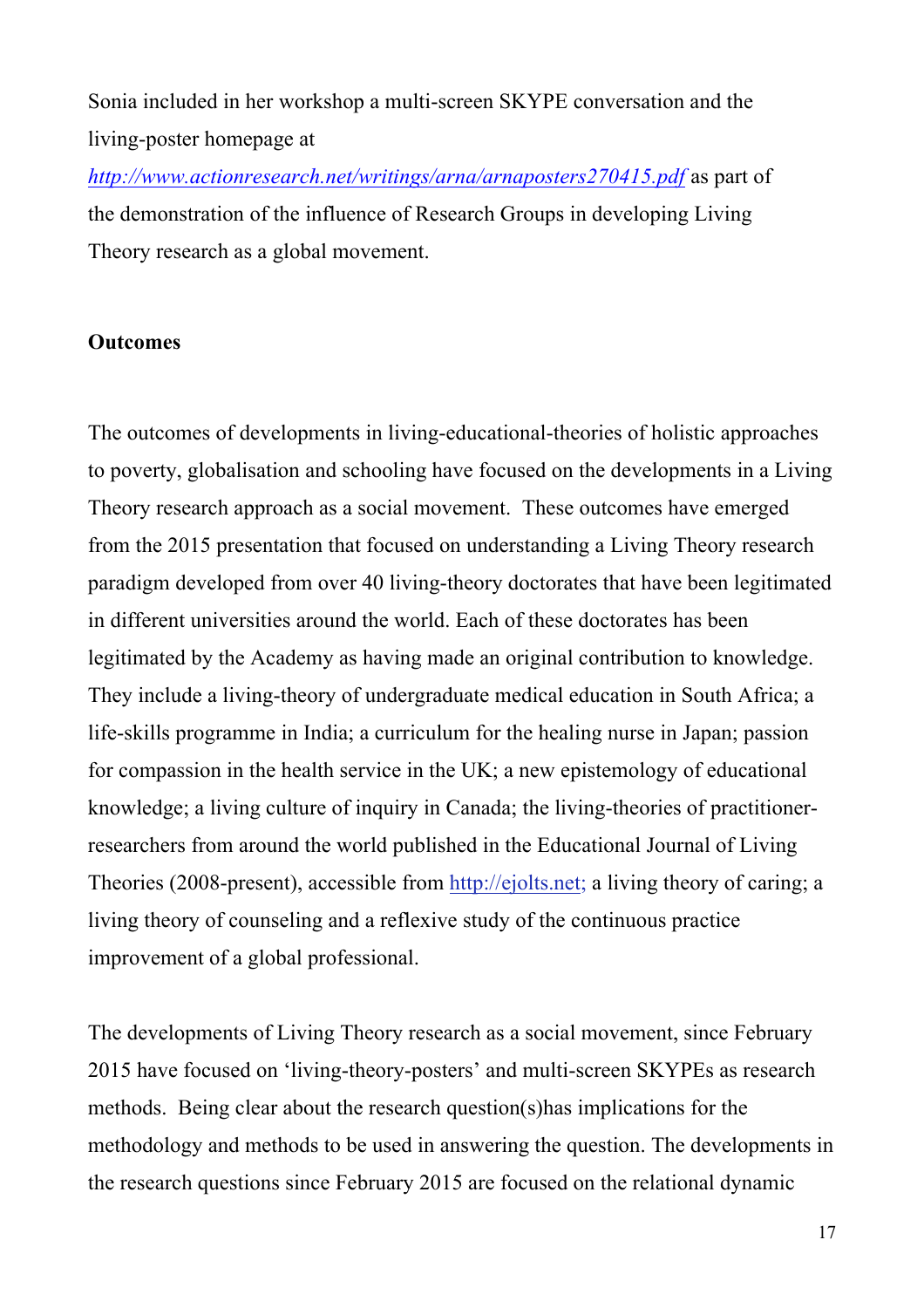between the individual and the collection in enhancing the influence of Living Theory research as a social movement:

- iii) How can i~we~i contribute to overcoming the poverty of traditional academic texts that omit embodied expressions of energy and values in explanations of educational influence.
- iv) How can i~we~i demonstrate the educational influence of digital multiscreen and multi-media narratives in contributing to a globally influential movement of living-theory practitioners and researchers?

The developments of Living Theory research as a social movement, since February 2015 have also focused on the creation of a profession of master educators through the creation, recognition and legitimation of the living-theories of master educators.

I am hoping to be able to report on further developments at the 2017 Action Research Network of the Americas and the Global Action Research Assembly to be held in Cartagena, Colombia in June 2017. I am suggesting that all participants in this year's conference at the University of Central Florida could create and share their livingposters in preparation for the 2017 conference in Cartagena and encourage their students and colleagues to do the same. In this way we could extend the community of living-theory practitioner-researchers and focus on enhancing the global educational influences of Living Theory research as a social movement that is enhancing the flow of values and understanding that are carrying hope for the flourishing of humanity. Many thanks for the opportunity to share these ideas with you and I am looking forward to continuing our conversations and to learning more about your own contributions to our educational influences in the creation of a holistic approach to issues of poverty, globalization and schooling.

#### **References**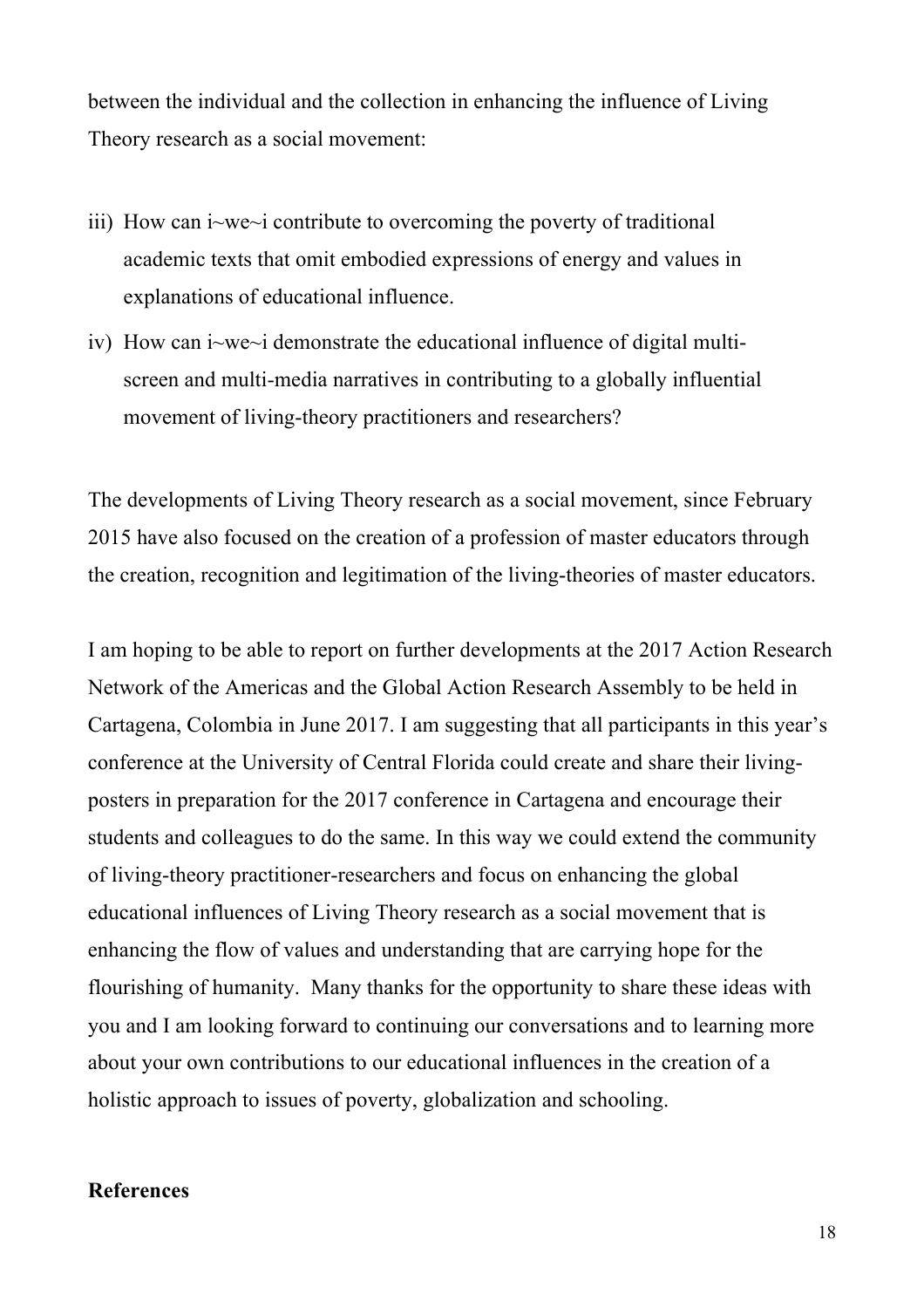Bowles, S. & Gintis, H. (1976) Schooling in Capitalist America: Educational Reform and the Contradictions of Economic Life. New York: Basic Books.

Briganti, A. (2015) Generating my own living-theory: An interim report. Educational Journal of Living Theories, 8(2) 76-99. Retrieved 8 February 2016 from http://ejolts.net/node/262

Broudy, H. S. (1981) Truth and credibility. New York: Longman.

Bruce-Ferguson, P. (2008) Increasing Inclusion in Educational Research: Reflections from New Zealand. *Research Intelligence*, 102, 24-25. Retrieved 11 January 2008 from http://www.actionresearch.net/writings/bera/24-25RI102.pdf

Charles, E. (2007) Thesis, How Can I bring Ubuntu As A Living Standard Of Judgment Into The Academy? Moving Beyond Decolonisation Through Societal Reidentification And Guiltless Recognition. Ph.D. University of Bath. Retrieved 11 February 2016 from http://www.actionresearch.net/living/edenphd.shtml

Coombs, S., Potts, M., Whitehead, J. (2014) *International Educational Development and Learning through Sustainable Partnerships: Living Global Citizenship*. London; Palgrave Macmillan.

Dadds, M. & Hart, S. (2001) Doing Practitioner Research Differently, p. 166. London; RoutledgeFalmer.

Delong, J., Campbell, E., Whitehead, J. & Griffin, C. (2013) How are we creating cultures of inquiry with self-studies that transcend constraints of poverty on empathetic learning? A presentation at the American Educational Research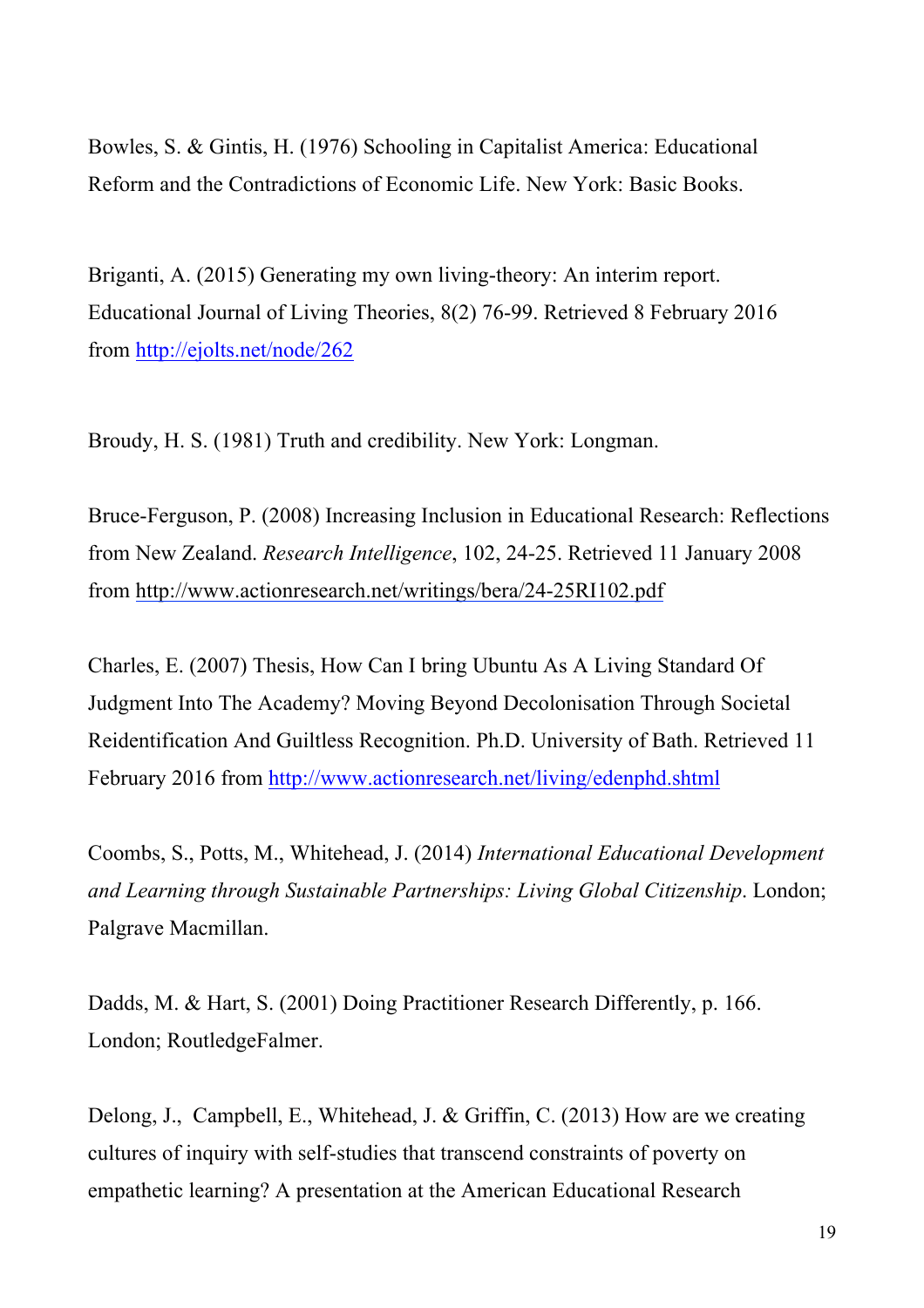Association Conference in San Francisco on the 28th April 2013. Retrieved 14 January 2015 from

http://www.actionresearch.net/writings/aera13/jdlcjwaera13cgopt.pdf

Delong, J., Whitehead, J. & Huxtable, M. (2015) Come and join our live conversation with an international community of practitioner action researchers. A Town Hall Meeting at the 2015 Conference of the Action Research Network of the Americas in the University of Toronto on the 8 May 2015. Retrieved 8 February 2016 from http://www.actionresearch.net/writings/arna/jdjwmhTH2015.pdf

Galindo, F. (2011) Naupaj + mampuni. Personal email of the  $23<sup>rd</sup>$  May 2011.

Hutchison, S. (2013) A living theory of care-giving. Educational Journal of Living Theories, 6(1) 40-56. Retrieved 8 February 2016 from http://ejolts.net/node/203

Hutchison, S. (2015) Living Theory Research Group –a model of participatory and sustainable learning for the 'flourishing of humanity'. Retrieved 8 February 2016 from http://www.actionresearch.net/writings/southafrica/soniaALARA2015.pdf

Huxtable, M. (2012) How do I Evolve Living-Educational-Theory Praxis in Livingboundaries? Ph.D. Thesis, University of Bath. Retrieved 22 January 2015 from http://www.actionresearch.net/living/mariehuxtable.shtml

Inoue, N. (2015) *Beyond Actions: Psychology of Action Research for Mindful Educational Improvement.* New York; Peter Lang.

Inoue, N. (2012) *Mirrors of the Mind: Introduction to Mindful Ways of Thinking Education.* New York; Peter Lang.

Kaplan, B. (2013) How do I use my living and lived experience to influence creative economic independence in others? Master of Technology, Durban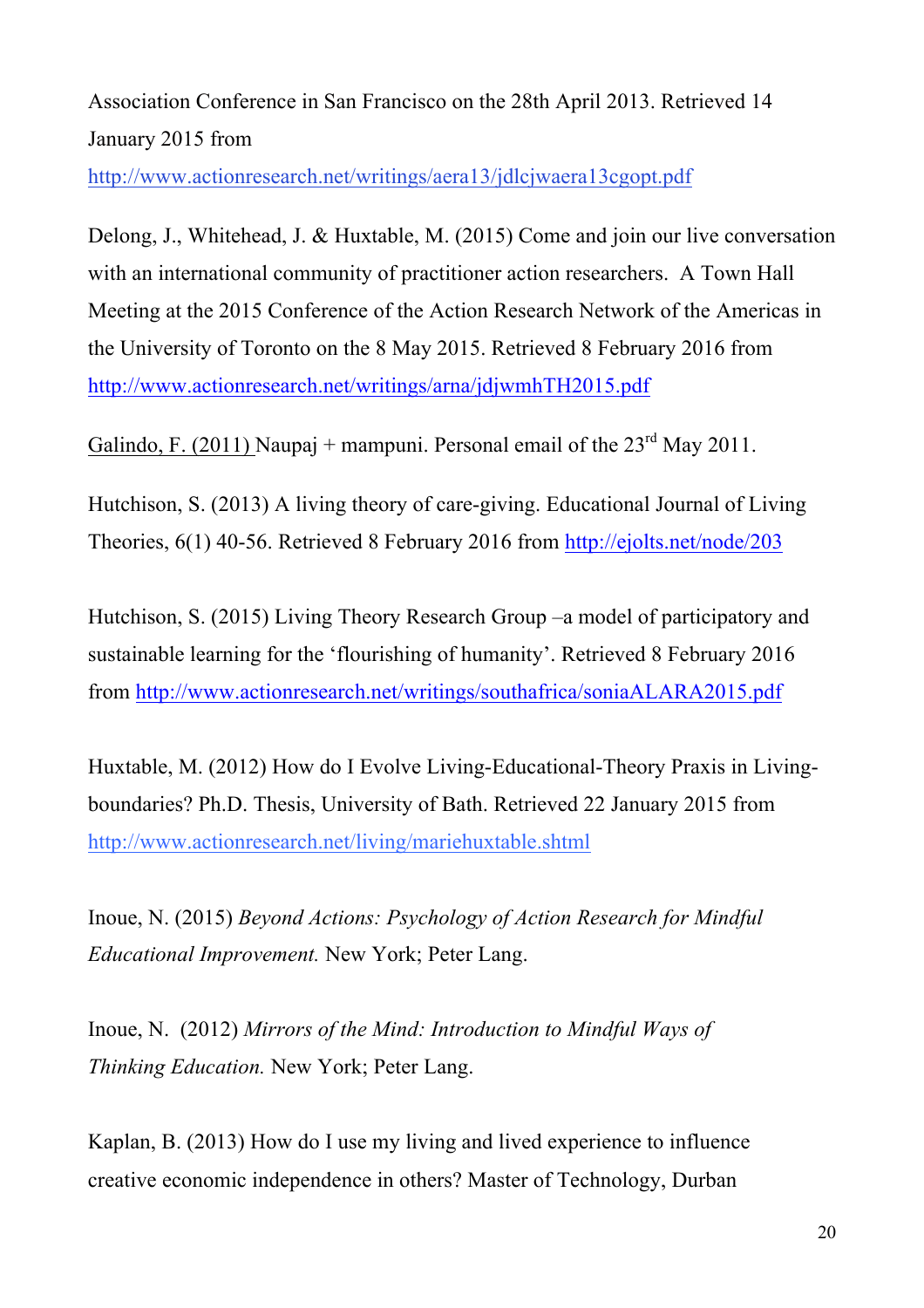## University of Technology. Retrieved 10 February 2016 from

http://www.actionresearch.net/living/kaplan/KaplanMTech032014.pdf

Phillips, I. (2011) Thesis, My Emergent African Great Story 'Living I' as naturally including neighbourhood, embodying an audacious Valuing Social Living Pedagogy and imagining the universe luminously, as an energetic inclusion of darkness throughout light and light in darkness. Ph.D. University of Bath. Retrieved 11 February 2016 from

http://www.actionresearch.net/writings/phillips.shtml

McTaggart, R. (1992) Reductionism and Action Research: Technology versus convivial forms of life, pp. 47-61 in Bruce, C. S. & Russell, A. L. (1992) Transforming Tomorrow Today. Brisbane, University of Queensland, Australia.

Rayner, A. (2004) Inclusionality and the Role of Place, Space and Dynamic Boundaries in Evolutionary Processes. *Philosophica, Vol. 73, 2004, pp. 51-70*. Retrieved 12 October 2009 from

http://www.jackwhitehead.com/rayner/arphilosophicaok.pdf

Rayner, A. (2006) Alan Rayner on Inclusionality, Boundaries and Space. Retrieved 8 February 2016 from https://www.youtube.com/watch?v=yVa7FUIA3W8

Stiglitz, J. (2013) The Price of Inequalities. London; Penguin.

Whitehead, J. (2014) Enacting Educational Reflexivity in Supervising Research into Creating living-educational-theories. *Educational Research for Social Change* 3(2); 81-93. Retrieved 20 October

2014 from http://www.actionresearch.net/writings/jack/jwERSC6-2-031014.pdf

Whitehead, J. & Huxtable, M. (2016) Creating a profession of educators with the living-theories of master and doctor educators. *Gifted*